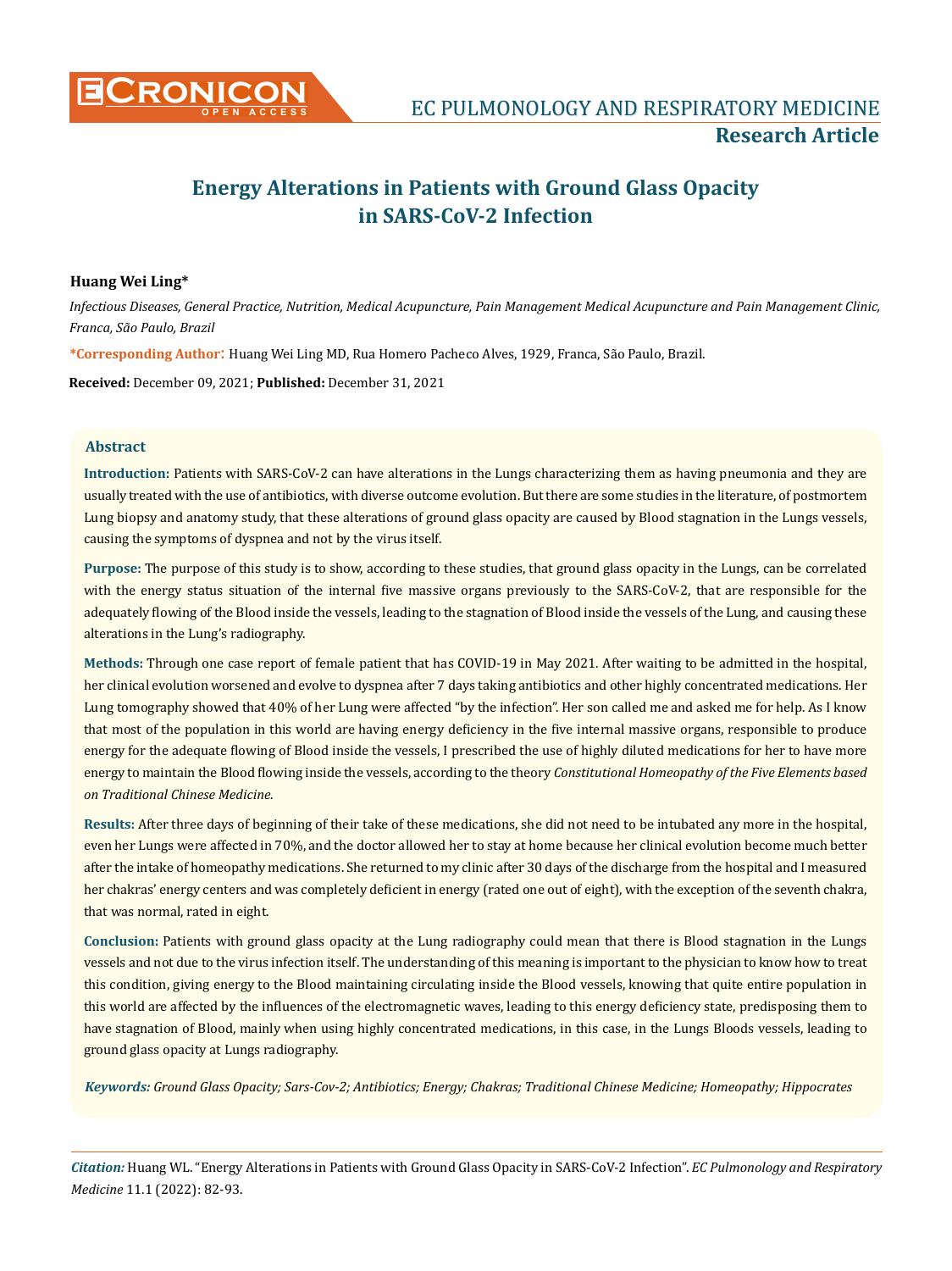## **Introduction**

Since the beginning of the COVID-19 pandemic, there are studies in the literature showing that the most alterations found in the pulmonary CT is the ground glass opacity (65% of the patients) among other alterations, such as normal appearance and diffuse alterations in the Lungs. The median time from the onset of the initial manifestations to develop COVID-19 pneumonia is 9 days [1].

In 15 asymptomatic patients of the study made in Wuhan, China, they only discovered the infection through abnormal lungs findings, suggesting that CT scan and blood tests for evaluation of antibodies should be done in high-risks individuals that have history to exposition to people with COVID-19 pneumonia [1].

There are studies in the literature in Italy, showing that postmortem autopsies patients with ground glass opacity of the CT post CO-VID-19 pneumonia are highlighting the presence of thrombotic formations and also vasculitis in the Lung, among other organs such as in the brain [2].

In this article, I will demonstrate through the studies that I did in my clinic in Brazil, showing the type of population that have more propensity to have COVID-19 infection and why they are more prompt to have Blood stagnation in the blood vessels and develop the pattern of ground glass opacity in the Lung CT of patients with COVID-19 infection [1,2].

#### **Purpose**

The purpose of this study is to demonstrate that the pattern of ground glass opacity could be caused by Blood stagnation inside the Lungs blood vessels due to the type of medications used by the patient since the beginning of the initial manifestation of symptoms, because the majority of them have little or mild symptoms in the beginning of the disease and can worsen the evolution because of the type of initial medications used are usually highly concentrated medications that could cause worsening in the vital energy of all these patients that are very low, before the pandemic.

## **Methods**

Through an extensive search at internet looking for article indexed in PubMed regarding the finding in the autopsy of patients with ground glass opacity and the report of one case of 51-years-old female patient that evolve to respiratory insufficiency after SARS-CoV-2 infection and do not need to be intubated even having 70% of the lung compromised by the "virus" after receiving medications to tone the energy of the five internal massive organs, that according to traditional Chinese medicine, are the organs responsible for the formation of energy necessary to maintaining the Blood circulating inside the Blood vessels, that are very compromised in more than 90% of the population studied by me in Brazil.

In her clinical case, she was presenting only mild symptoms in the beginning of her SARS-CoV-2 infection and worsened her condition after receiving highly concentrated medications to treat her symptoms.

#### **Case Report**

The patient reported in this article is M.M.P, she is a 51 years-old women and had a history that on May  $16<sup>th</sup>$ , 2021, she started to fell a Cold like an allergy, with itchy nose and throat and three days after, on May  $19<sup>th</sup>$ , 2021, it was started a pain all over her body and she suspected to be infected by SARS-CoV-2 virus and did a laboratorial exam that revealed positive to SARS-CoV-2 infection.

She went to a municipal emergency department in the city that she lives in Brazil (Franca) to show the results and at that day she began to fell fever and spent all day there and received the medication to intake Vitamin C, Vitamin D, Zinc, dipyrone, Azithromycin 500 mg, prednisone, and send her to stay at home to rest and be isolated.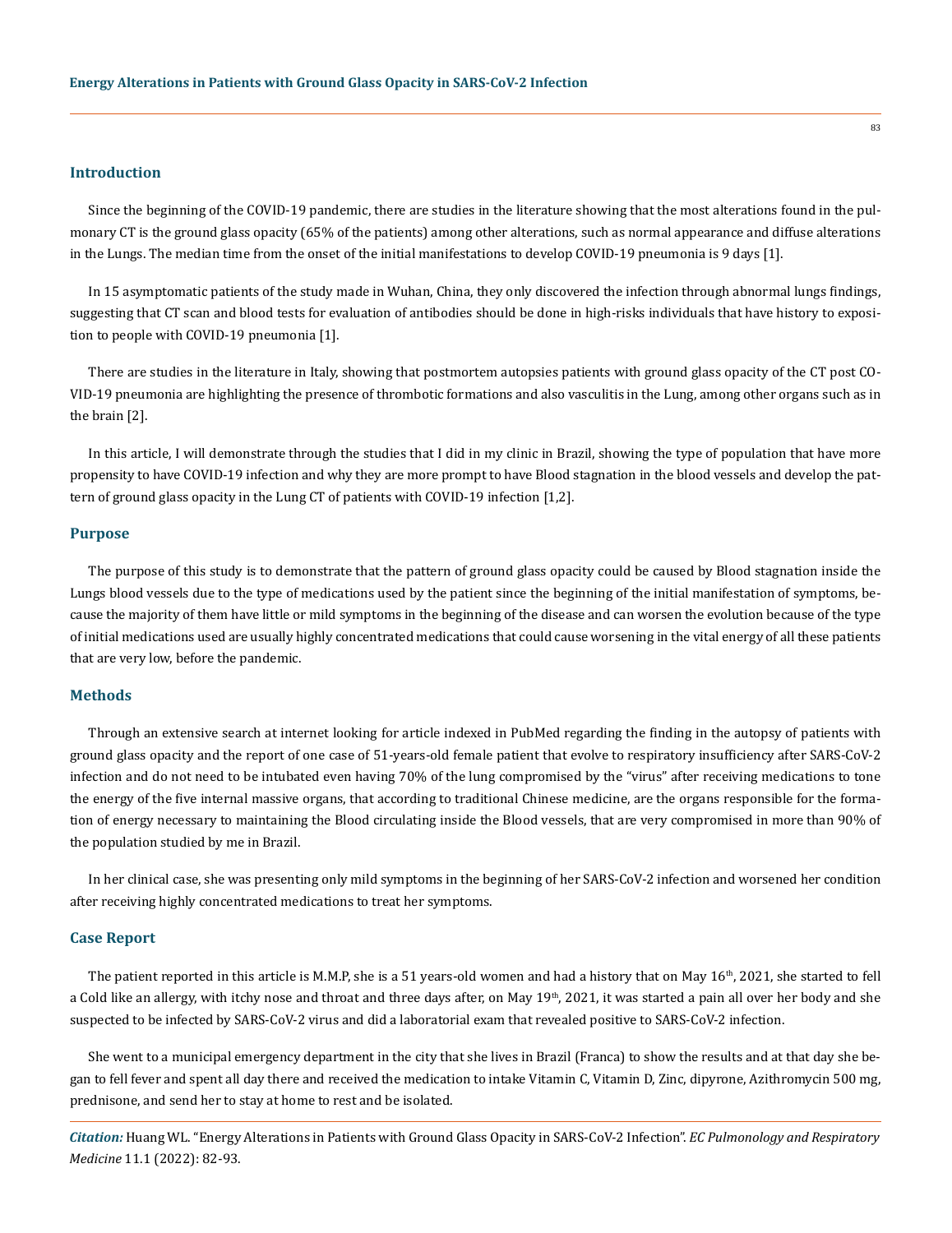On May 23<sup>rd</sup>, 2021 (7 days after the onset of the symptoms), she remains felling sick, still felling fever, pain in the body, and started felling shortness of breath too. She returned to the municipal emergency room, that another medical doctor prescribed other medications Amoxicillin/Clavulanic acid, Ivermectin, Bromhexine hydrochloride, acetylcysteine, Colchicine and asked her to stay in isolation and at home.

Two days after (on May  $25<sup>th</sup>$ , 2021), she still feeling sick and went back to the emergency room and she was attended by the same medical doctors on duty and it was prescribed another medication for fever: paracetamol and corticosteroids such as prednisone 20 mg and asked her to stay at home.

Her Lungs saturation was at that moment 85% and only little compromised and for that reason, the doctor released her to go home.

One day after (May 26<sup>th</sup>, 2021), she was still feeling shortness of breath and for this reason, she received the medication salbutamol to sneeze every 6 hours, but she was feeling that the symptoms were worsening every day, instead of improvement.

Three days after (May 29<sup>th</sup>, 2021), she returned to the emergency room of the city and was vomiting, feeling very weak, lost her sense of taste and smell. She could not feed herself and was vomiting all the time, she received inhalation, Bacillus clausii spores flaconettes, Dimenhydrinate to take every 6 hours. She started to take this medication every six hours and her saturation dropped on the same day. She was feeling very weak and very hard to breath when she returned to this emergency room.

At this moment, her saturation was about 83 to 80 and she was hospitalized in this emergency room because there was no vacancy in the hospital in her city due to so many cases of COVID-19 admittance at that time. She received 4 liters of oxygen and continue to receive all the medications prescribed earlier and staying vomiting, having diarrhea and worsening the shortness of breath. She could not get up anymore and she stayed there for four days waiting for vacancy in the hospital. On the second day there, she felt that the symptoms were only getting worse and they need to increase her oxygen supply and the laboratorial exams were also worsening, according to her words.

Her son called me and asked for help. As I know the type of population that we have nowadays and I know that the type of medications that we should prescribe and I have two diagnoses at that moment that could explain the reason why she was only worsening her case and not improving with this treatment. As she was using all medications in high concentration since then, she could be only having side effects of this kinds of medications in the energy point of view. The reason why I gave her some homeopathies medications at this moment, I will discuss and explain all this reasoning in the discussion section.

The medications prescribed for her was: Silicea 30 CHXX-20, Natrum muriaticum 30 CHXX-20, Phosphorus 30 CHXX-20, Sulphur 30CHXX-20 and lastly the Calcarea carbonica 30CHXX-20. The medications need to be used in this sequence (in the first day Silicea, in the second day Natrum muriaticum, in the third day Phosphorus, in the fourth day Sulphur, in the fifth day Calcarea carbonica).

In the first and second day of intake of the homeopathy medication, her oxygen saturation was falling and she was warned by the nurses that if the saturation continues to fall, they will need to intubate her. At that moment, her Lung was compromised 40% and she was receiving 7 liters of oxygen and the necessity of oxygen was only increasing more and more. She was very debilitated, dehydrated and with a lot of shortness of breath.

After four days of beginning the homeopathy medications, she started to improve her clinical condition, improving her breathing process, feeling stronger, started to eat more liquid foods, improving her condition, ending up totalizing staying nine days admitted in the emergency room and in the hospital, without needing to be intubated, even her Lung become compromised in 70% and she felt that there was an improvement of her clinical condition as a whole

She leaves the hospital with around 60% of the Lungs compromised, but she was breathing better, being able to feed herself, still weaker, but also managed to stay standing, walking slowly.

*Citation:* Huang WL. "Energy Alterations in Patients with Ground Glass Opacity in SARS-CoV-2 Infection". *EC Pulmonology and Respiratory Medicine* 11.1 (2022): 82-93.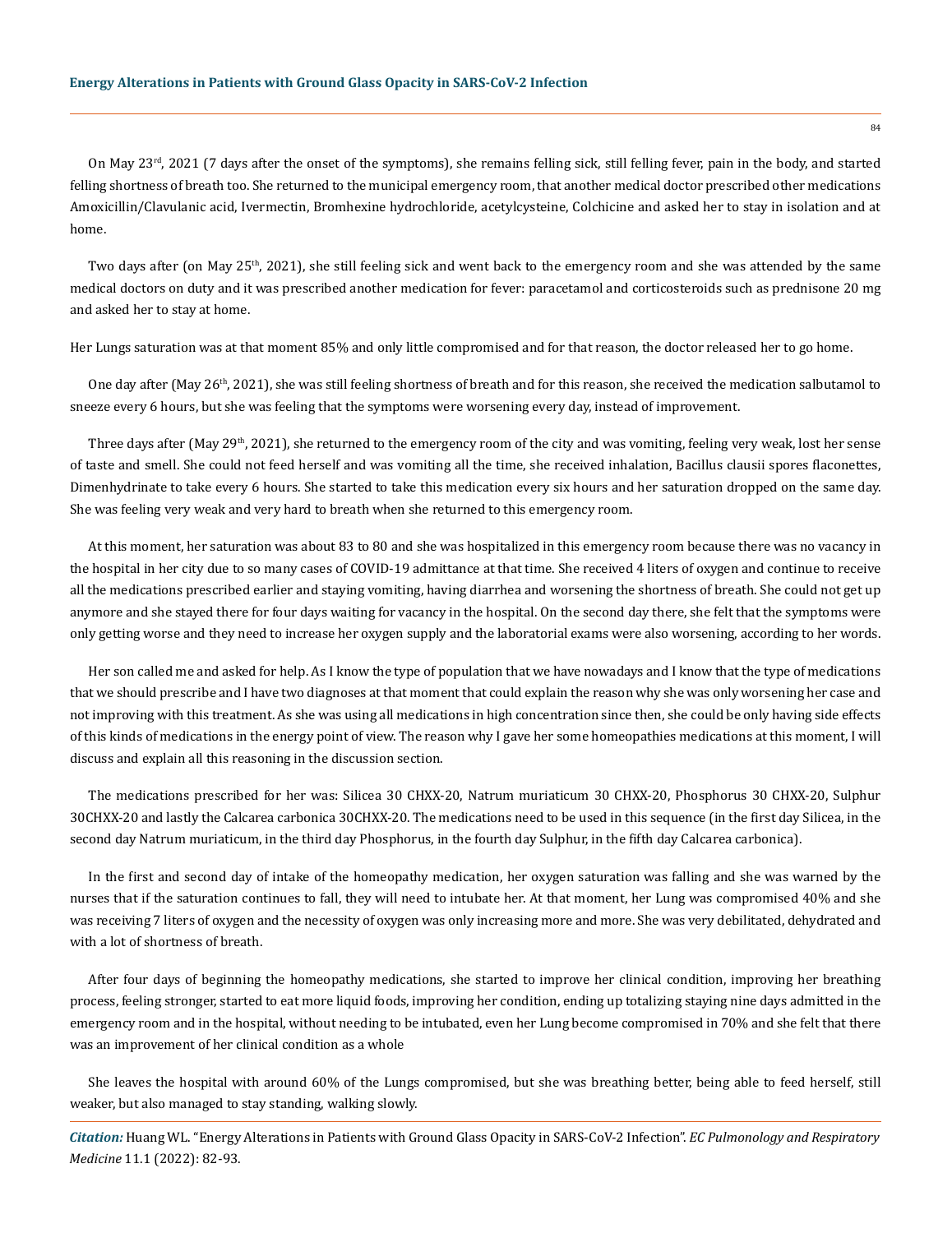After one month of being at home, she went to my clinic to be reevaluated and I measured the chakras' energy centers to evaluate how was the five internal massive organs internal energy and what I found was what I was thinking they were (in the lowest level of energy), rated all one out of eight, with the exception of the seventh chakra, that was normal, rated in eight.

I prescribed the remaining sequence of the homeopathy medications that the patient needs to be using, in higher potency every month for at least one year, combining it with crystal-based medications, to replenish the internal massive organs energy, that are responsible for the production of *Yin, Yang, Qi* and Blood to maintain health and to maintaining the adequate flowing of Blood inside the blood vessels, to do not stagnate again. The type of homeopathy medications and the potency used in each prescription and the type of crystal-based medications used to replenish the chakras' energy centers will be showed in the discussion section.

## **Discussion**

This article will be written following Hippocrates (460 bce - 375 bce) thoughts that said that "it is important to consider other ancient medical traditions prior to the knowledge we have nowadays". Another quote from him said that "we need to treat the patient and not the diseases". He also said that the "diseases are only the reactions of the body to the diseases process and the aim of the physician is to give condition to the body overcome to the disease process" [3].

So, in this study I will combine the way of thinking of Western medicine and traditional Chinese medicine, looking the patient as a whole and not only "Lung with ground glass opacity" [4,5].

To you to understand the way of thinking in all this process to explain the energy alterations that is leading to ground glass opacity in some patients with COVID-19 evolution, I would like to show you first the case that became the cornerstone of all my studies until today, since 2006, that I attended this patient for the first time [6].

This patient was a 70 years-old male patient that was complaining leg pain for the last 6 months with no improvement of his condition using anti-inflammatory medications. He went to my clinic to search for another kind of treatment and his diagnosis in traditional Chinese medicine was Kidney-*Yang* deficiency. He received treatment using Chinese dietary orientations, auricular acupuncture with apex ear bloodletting and systemic acupuncture. After ten sessions, he returned and said that he improved from his leg pain condition but also, improved from another condition that I was not aware. He was treating glaucoma for 40 years, with no improvement with the use of eye drops and for the first time of his life, his intra-ocular pressure reduced from 40 to 17 mmHg [6]

The main difference between Western and traditional Chinese medicine is explained by me in the metaphor of the tree, published in most articles written by me, as you can see in the figure 1 [5,6].



*Figure 1: Tree Metaphor showing differences between Western medicine and traditional Chinese medicine.*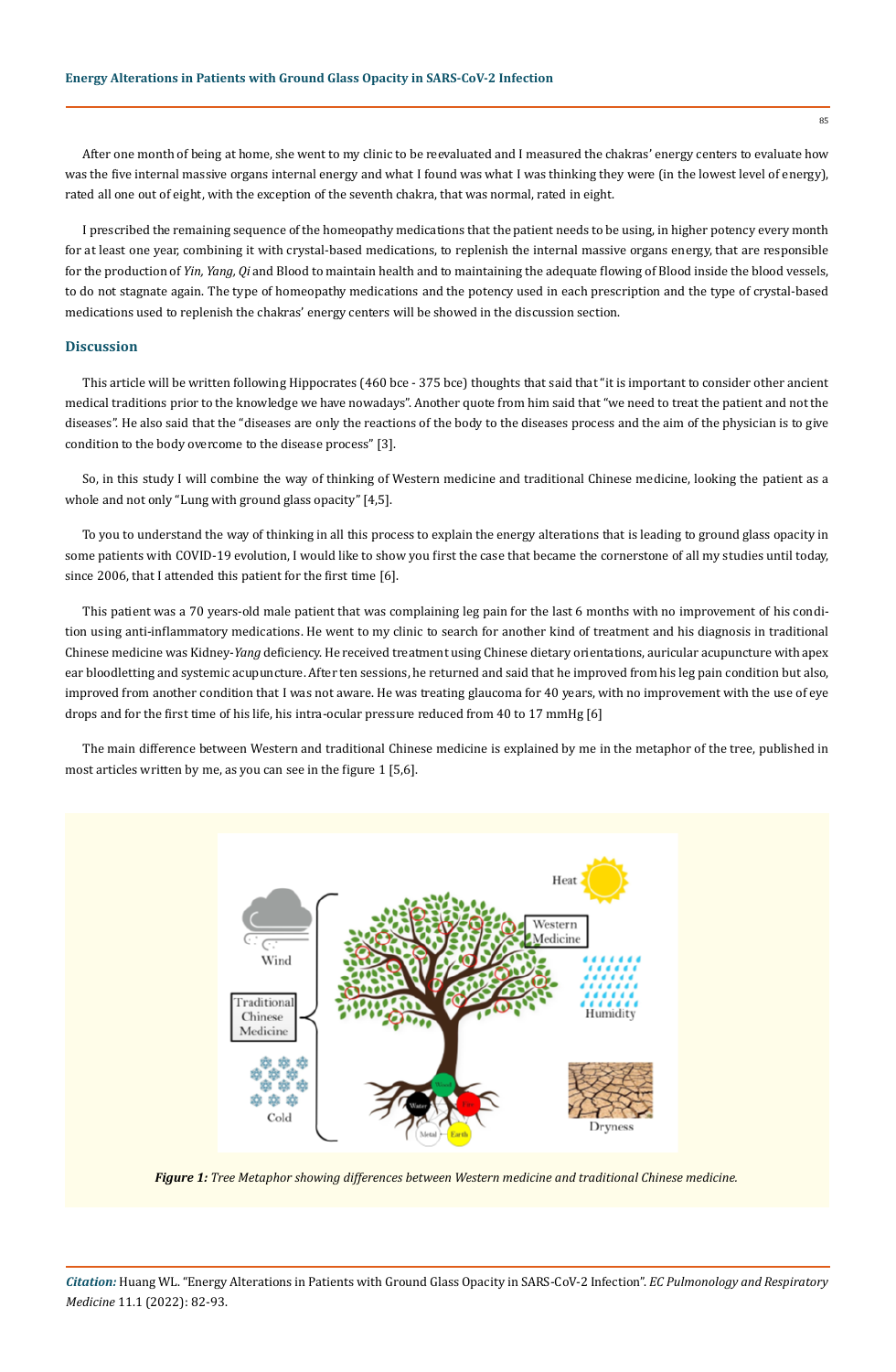This tree has a trunk with several blanches. Each branch means one medical specialty and coming out of each branch, you can see many leaves. In this representation, I am showing that Western medicine is treating the leaf level of the tree [4,5].

But traditional Chinese medicine understands that all leaf manifestations are only manifestations of energy imbalances that is on the root of this tree, as I showed in many articles published by me such as in the article (2019) *Is It Possible to Treat Community-acquired and Nosocomial Infectious with the Same Method, Without the Use of Antibiotics?* [7].

In this article, I am showing that patients with community and nosocomial infections has energy deficiencies in the root with formation of internal Heat and these energy imbalances was caused by the wrong eating habits, emotional factors and pollution between the earth and in the sky such as the influences of the electromagnetic radiation of the modernization of the telecommunication of the 5G technology. I am showing that correcting all the wrong eating habits and using auricular acupuncture with apex ear bloodletting it is enough to treat both kinds of infections (community and nosocomial infections) and without using any kinds of antibiotics [7].

There are more than 100 publications of mine in a variety of specialties showing that the majority of diseases nowadays have in common (emotional or physical), energy deficiencies in the five internal massive organs in traditional Chinese medicine, that have correlation to the seven chakras' in Ayurvedic medicine, as showed in the article written by Chase (2018) entitled *The Geometry of Emotions: Using Chakra Acupuncture and 5-Phase Theory to Describe Personality Archetypes for Clinical Use* [8-10].

In another article written by me (2021) entitled *Energy Alterations and Chakras' Energy Deficiencies and Propensity to SARS-CoV-2 Infection*, I am showing one research that I did in my clinic in Brazil, analyzing 1000 patients chakras' energy centers from 2015 to 2020, prior to COVID-19 pandemic and in this study, I am demonstrating the 90% of the patients that I am attending in Brazil, independently of age, diagnosis, if have co-morbidities or not, all have in common, energy deficiency in the five internal massive organs, as I also showed in the article wrote by me (2021) entitled *Are We Vaccinating Immunecompetent or Immunecompromised People for SARS-CoV-2?* [9,11].

The meaning of these alterations is the internal massive organs in traditional Chinese medicine is that each internal massive organ has an energy function such as: The Liver (first chakra) is responsible for the distribution of *Qi*, the Heart (third chakra) is responsible for the adequate flow of Blood inside the blood vessels. The Spleen (fifth chakra) is responsible for the absorption of nutrients and the production of Blood. The Lungs (fourth chakra) is responsible for the distribution of *Qi* in the entire body. The Kidney (second chakra) is responsible for the production of *Yin* and *Yang* [12].

The correlation between these four energies are well described in all articles written by me (2021), such as in the article entitled *Chakras' Energies Deficiencies as the Main Cause of Myocardial Infarction without Arterial Obstruction* [13].

In this article, I am showing that patient can have myocardial infarction due to energy deficiency in the five internal massive organs and the treatment, replenishing all these energy deficiencies can solve the recurrence of myocardial infarction symptoms, as reported in this article one case of patient that had three episodes of myocardial infarction without arterial obstruction, one episode in each two months. In this case, the patient stopped to have myocardial infarction symptoms when she began to replenish the energy of the chakras' energy centers that were in the lowest level of energy, rated all in one out of eight. When I began to treat the lack of energy of the internal massive organs (Lung, Kidney, Liver, Heart and Spleen), it was possible to produce in adequate amount, the energy necessary to keep the Blood flowing normally inside the Blood vessels because before this treatment, the Blood was stagnating inside the hearts' artery, and causing the symptoms of myocardial infraction, even without arterial obstruction. This treatment was based on the new theory in homeopathy created by me (2020) entitled *Constitutional Homeopathy of the Five Elements based on Traditional Chinese Medicine* and the use of crystalbased medications, as I am showing in the table 1 [13,14].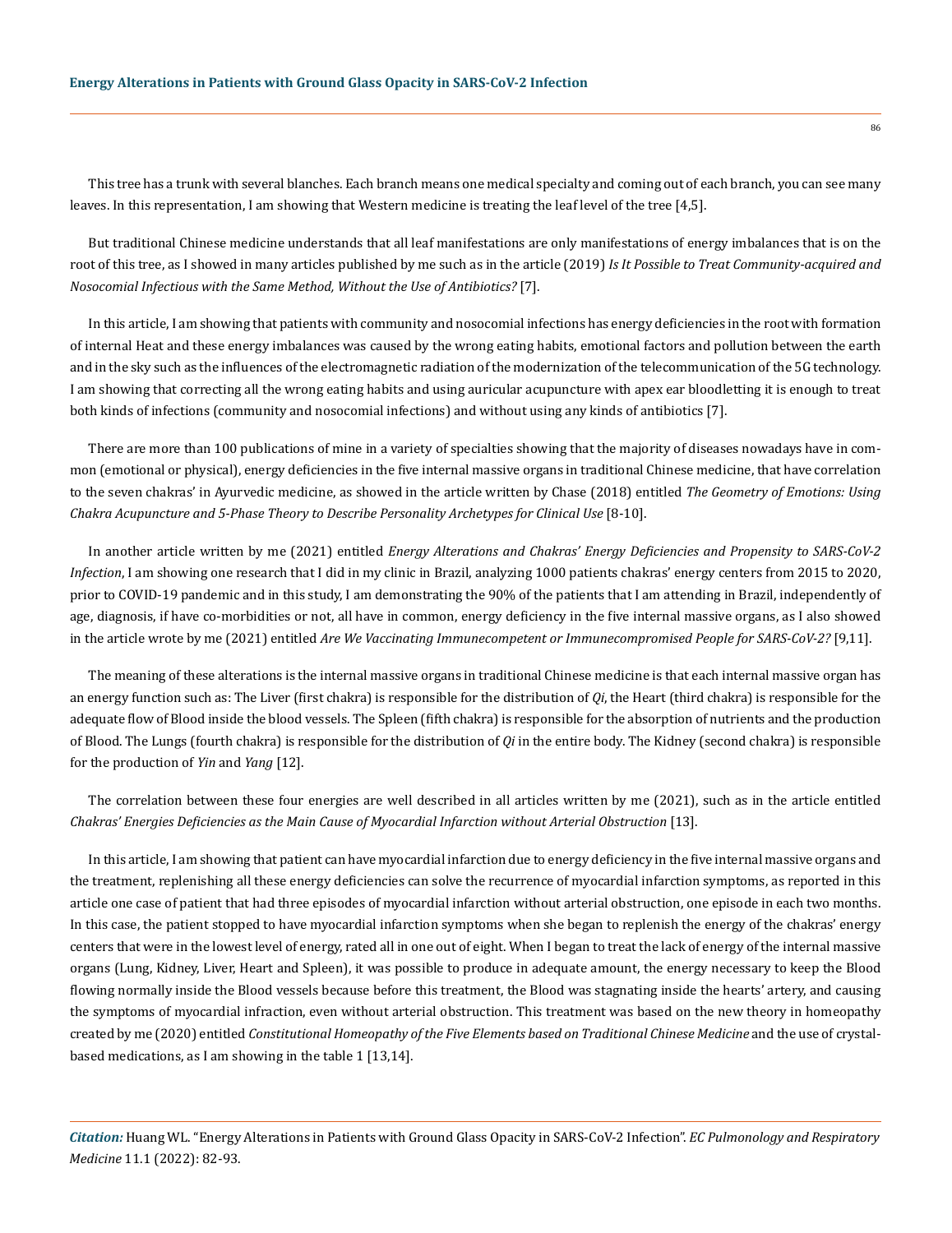| <b>Chakras</b>     | <b>Five Elements</b> | <b>Homeopathy Medica-</b><br>tions | <b>Crystal-Based</b><br><b>Medications</b> |
|--------------------|----------------------|------------------------------------|--------------------------------------------|
| 1º Chakra          | Wood/Liver           | Phosphorus                         | Garnet                                     |
| $2°$ Chakra        | Water/Kidney         | Natrum Muriaticum                  | Orange calcite                             |
| 3º Chakra          | Fire/Heart           | Sulphur                            | Rhodochrosite                              |
| 4º Chakra          | Metal/Lung           | Silicea                            | Emerald                                    |
| $5°$ Chakra        | Earth/Spleen         | Calcarea Carbonica                 | <b>Blue Quartz</b>                         |
| $6^{\circ}$ Chakra | Water/kidney         | Tone 2 <sup>o</sup> chakra         | Sodalite                                   |
| 7º Chakra          | Wood/Liver           | Tone $1°$ chakra                   | Tiger eye                                  |

*Table 1: Homeopathy and crystal-based medications used in the treatment of lack of energy in the chakras' energy centers.*

In the article written by Shi (2020) entitled *Radiological findings from 81 patients with COVID-19 pneumonia in Wuhan, China: a descriptive study,* COVID-19 pneumonia can present at the Lungs CT as bilateral sub pleural ground glass opacity with air brochograms with slight predominance in the lower right lobe. And the alterations can be found in asymptomatic patients and the pattern of diffuse ground glass opacity can be found in one to three weeks after the onset of the symptoms, being the peak in the second week of the infection [1].

In the article written by Remmelink (2020) entitled *Unspecific post-mortem findings despite multiorgan viral spread in COVID-19 patients*, she is saying that postmortem features are observed in these patients and if the alterations are related to the presence of the virus inside the organs. They did autopsy in 17 COVID-19 non survivors. In 15 of these 17 patients, they found early stage diffuse alveolar damage and in 11, they find micro thrombi in small arteries of the Lung. They are emphasizing that the mechanism of organ injury is remaining unclear [15].

In another article written by Luna (2020) entitled *Unexpected Ground-Glass Opacities on Abdominopelvic CT of a Patient with a Negative*  SARS-CoV-2 Antigen Test Result and No Respiratory Symptoms Upon Admission, she is saying in this article that patients with asymptomatic SARS-CoV-2 infection can transmit the virus to other people and the abnormalities in the Lungs can be subclinical [16].

In the article written by Boraschi (2020) entitled *COVID-19 Pulmonary Involvement: Is Really an Interstitial Pneumonia?* he is saying that autopsy of COVID-19 positivity in Italy highlighted the formation of thrombotic formation and also, thrombotic vasculitis in the Brain, Lungs and many other organs [2]

This same author is wondering if the interstitial pneumonia found in this patient could be caused by vascular damage and could explain why the lower lobes are more affected where perfusion is frequent [2].

I am saying all this information that has in the literature until now to us to understand that, if we know that the type of population that we have nowadays are very weak in energy, leading to classification of the majority of all the people as immune compromised and not immune competent, as the majority of the doctors are feeling that we are, as I am showing in the article *Energy Alterations and Chakras' Energy Deficiencies and Propensity to SARS-CoV-2 Infection*, the use of any kind of highly concentrated medications to treat this COVID-19 condition, can evolve to complications as demonstrated in the Arndt Schultz Law, created in 1888 by two German researchers and they are saying that the use of highly concentrated medications can have a toxic effect and can lead to death, as demonstrated in the figure 2 [9].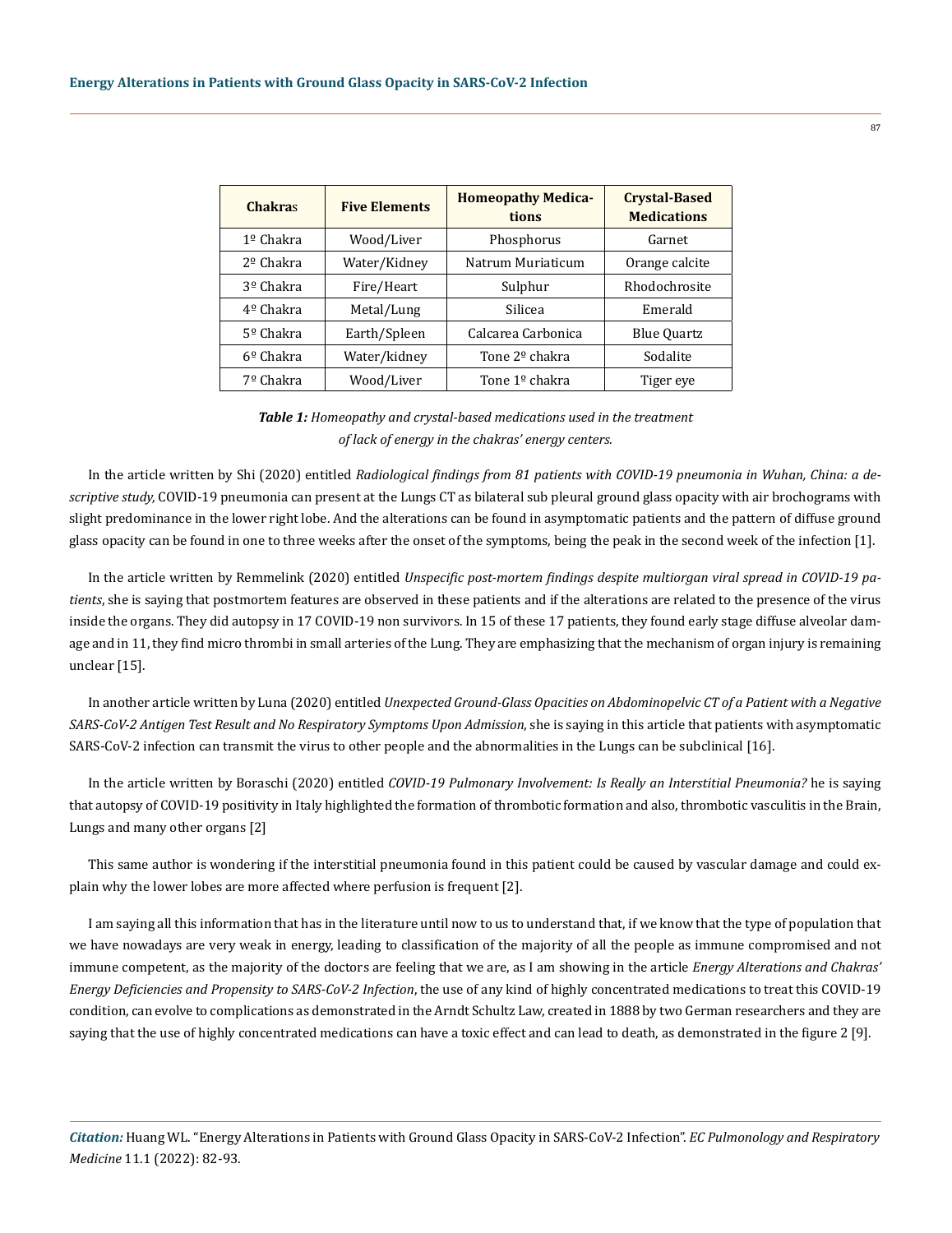

*Figure 2: Arndt Schultz Law.*

In this case reported in this article, the use of all types of highly concentrated medications, such as antibiotics, antipyretic medications, ivermectine, corticosteroids, bronco dilator, etc. were inducing only reduction even more of her vital energy, that was confirmed in her clinical history presented in this article that she was only worsening her case evolving to dyspnea, shortness of breath, weakness state, lack of appetite and she only begin to have improvement of her condition, when we began to use homeopathy medications to replenish the energy of the five chakras energy centers (Lung, Kidney, Liver, Heart and Spleen) to produce the energy that was lacking and causing Blood stagnation inside the Lungs' Blood vessels, leading to ground opacity in the Lungs' CT [17].

If this alteration found in the Lungs' CT was caused by the virus, it could not have this evolution, could have some results in the treatment using the usual medications, but as she showed in her evolution, her dyspnea symptoms begins after 7 days taking highly concentrated medications, causing drop in the vital energy, that probably was already very low, because I demonstrated in the article written by me (2021) entitled *Energy Alterations and Chakras' Energy Deficiencies and Propensity to SARS-CoV-2 Infection*, that the population that I was attending prior to COVID-19 pandemic had energy alterations in 90% of them meaning that she could be in this group of population of reduced energy in the five internal massive organs and for this reason, I prescribed the homeopathy medications to her by telephone, even without measuring her energy, because I have one sample of the population that I was attending in five years (2015 to 2020), demonstrating the pattern of energy that the majority of people is having nowadays [9].

This result could be happening in the majority of population in this globe, in all countries because the reduced energy pattern in this population could be happening due to the influences of the electromagnetic waves that is affecting the whole population in this planet, after the implementation of the 5G technology [9].

The use of highly diluted medications, in this case, can improve the organic process and increase the vital energy that was already low in quite all my patients and for this reason, the majority of patients nowadays should be treated with highly diluted medications, instead of highly concentrated medications, as I am showing in the article written by me (2021) entitled *Why is Homeopathy the Medication of Choice in the Treatment of All Kinds of Diseases Nowadays?* [17].

To you to understand what is necessary to Blood circulate inside the blood vessels, it is necessary to understand that Blood depends on other three energies, that are *Yin, Yang, Qi* and their relationship are described in the figure 3 [13].

*Citation:* Huang WL. "Energy Alterations in Patients with Ground Glass Opacity in SARS-CoV-2 Infection". *EC Pulmonology and Respiratory Medicine* 11.1 (2022): 82-93.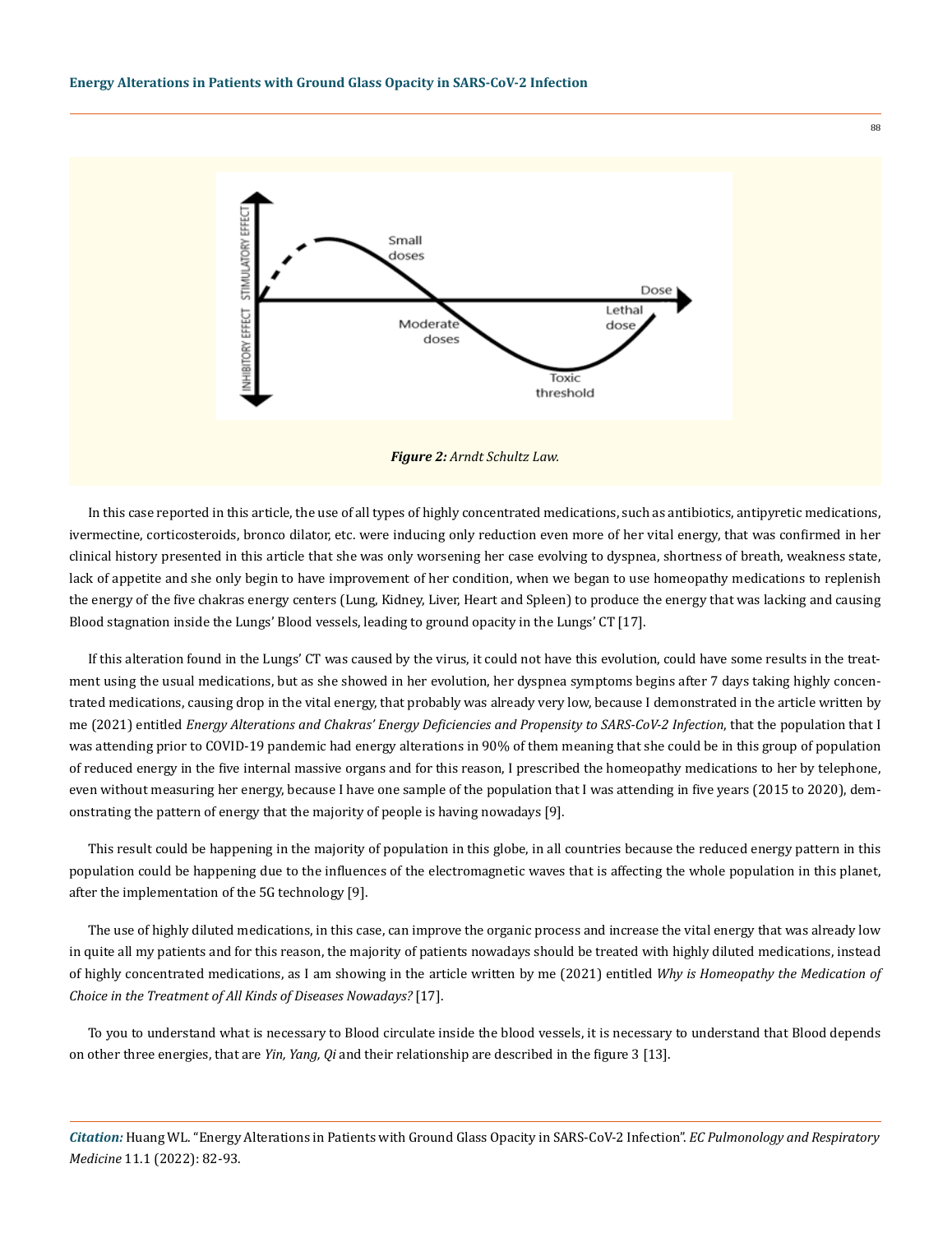

<u>ጵ</u>

In this schematic relationship between *Yin, Yang, Qi* and Blood, I am showing the necessity of having these four energy in balance state to maintain our health, because the energy that is maintaining the blood flowing inside the Blood vessels are *Yin, Yang* and *Qi*, but as I showed in the article written by me (2021) entitled *Energy Alterations and Chakras' Energy Deficiencies and Propensity to SARS-CoV-2 Infection*, and in the case reported in this article, to the Blood circulate adequately in all organs and systems without stagnating in any part of the body, it is necessary to have *Qi* and *Yin* and *Yang* energy. And in this case reported in this article, all her internal massive organs were in the lowest level of energy, meaning that the energy to produce *Yin* and *Yang* (Kidney or second chakra) was weak, the energy to produce Blood (Spleen or fifth chakra) was weak also, and the energy to produce *Qi* (Liver or first chakra and Lung or fourth chakra) was also weak. The distribution of energy in the entire body was compromised before the infection and was worsened with the type of medication used to treat all her clinical manifestations (highly concentrated medications) [9,13].

For this reason, I (2021) wrote another article entitled *Energy Alterations and Chakras' Energy Deficiencies and Propensity to SARS-CoV-2 Infection*, where I am saying in this article, that patients that are having this infections also have energy deficiency in the five internal massive organs before the infection and the use of highly concentrated medications, of any type, can decrease even more this vital energy, and induce more complications because the reduction in this vital energy can cause the formation of more internal Heat (that is responsible for the inflammatory process in COVID-19) and also cause stagnation of Blood in any part of the body, in this case in the Lungs blood vessel, causing the formation of ground glass opacity in the Lungs' CT [9].

In another article also written by me (2021) entitled *How Can We Improve Oxygenation in Patients With Chronic Obstructive Pulmonary Disease Without Using Corticosteroids or Bronchodilator Medications?* I am showing through one case report of patient that was smoking for 50 years and was treating her lungs condition, using many highly concentrated medications such as the use of bronchodilators, corticosteroids, etc. and was only worsening her clinical condition. I measured her chakras' energy centers and what I found was that her chakras' energy centers were in the minimum level, rated in one out of eight. The use of homeopathy medications according to *Constitutional Homeopathy of the Five Elements Based on Traditional Chinese Medicine* to replenish the energy of all five internal massive organs (Liver, Heart, Spleen, Lung and Kidney) was important to improve her saturation and her energy to go to the bathroom by herself and take her bath alone without the necessity of her husband to help her in this action [14,18].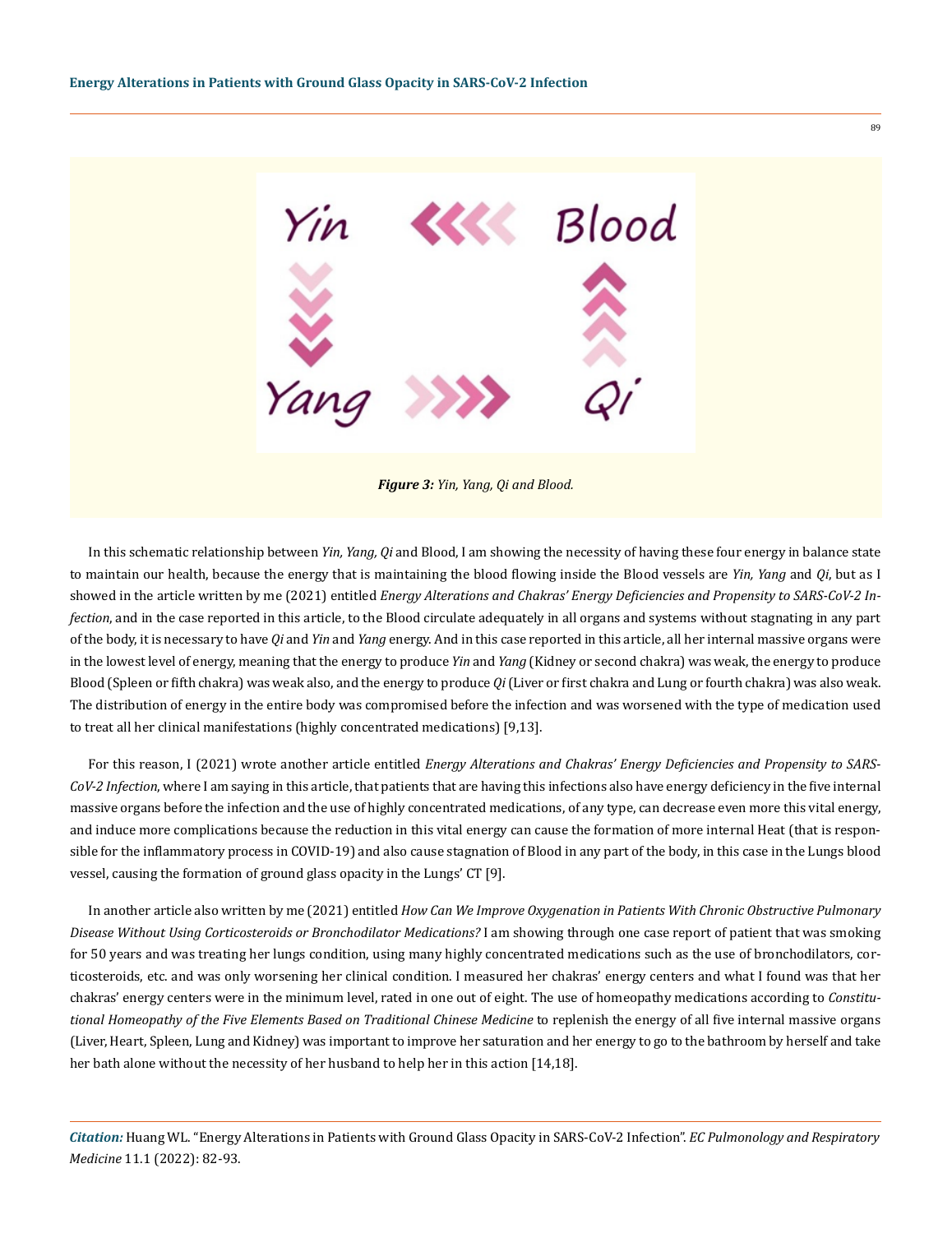For this reason, in this case reported in this article, the intubation process was not necessary even in this severe case, because the energy that the patient was lacking and was worsened with the use of highly concentrated medications, when I replenish the energy in the internal massive organs, it was possible to see the clinical improvement of her condition, because the Blood that was stagnated in the Lungs blood vessels, causing the ground glass opacity in the Lungs CT, began to flow again and also, the energy that could causing the dyspnea (that is the lack of energy in the Kidney), it was replenished and the transmission of energy from the Lung to the Kidney was allowed due to the process of replenishing the chakras' energy centers, mainly in the Kidney energy (second chakra). This process of energy deficiency leading to the process of dyspnea was published in the article *Chakras' Energies Deficiencies as the Cause of Dyspnea Post COVID-19 Treatment* and in another article also written by me (2021) entitled *The Pulmonary Manifestations in COVID-19 Really Caused by the Virus?* [19,20].

In the Acupuncture Research Conference that was held in 2015 in Harvard Medical School in Boston, USA, I showed in this conference that, if the physician treats the energy alterations or imbalances in the root of the tree (showed in the figure 1), it will treat all the patients' conditions at the same time [6].

In this root, there are two theories in traditional Chinese medicine that are *Yin* and *Yang* theory and the Five elements theory, demonstrated in the majority of article published by me (2021) such as in *Why Patients with Spider Veins in The Leg Have Recurrence of Their Conditions by Using Sclerotherapy Or Other Kinds of Treatment Recommended Nowadays?* [12].

In this article, I am showing that patients with spider veins have energy deficiency in the internal five massive organs and the rebalance of the energy and replenishment of this condition using highly diluted medication such homeopathy according to the theory created by me (2020) entitled *Constitutional Homeopathy of the Five Elements based on Traditional Chinese Medicine* and the use of crystal-based medications, beside the use of Chinese dietary counseling and auricular acupuncture with apex ear bloodletting, was important to treat the stagnation of Blood in the arterioles of the leg [12,14].

In this same reasoning used in the treatment of this patient reported in this article, what I want to show you is that, the patient was having only small symptoms in the beginning of the SARS-CoV-2 infection but as she intake many high concentrated medications, her vital energy in all organs reduced even more, due to this new energy pattern that this kind of population are having nowadays [9,20].

The reason that the evolution of this diseases worsened with the treatment instituted instead of improvement, is that the vital energy of this patient reduced even more with the intake of so many highly concentrated medications and caused the picture of weakness and lack of energy and shortness of breath [20,21].

All this reasoning was written by me (2021) in the article *Why Medications Used Nowadays Are Harmful to Our Health?* where are am saying that the use of any kind of highly concentrated medications nowadays can harm even more the vital energy that was already low, leading to worsening of the clinical manifestation of the patient, instead of improvement [22].

In this case, the use of highly diluted medications can increase the vital energy of the patient and can lead to improvement of the condition, as demonstrated in this case report in this article, when highly diluted medications was also used in her treatment to fortify the internal massive organs, that was responsible for the production of *Yin, Yang, Qi* and Blood (according to the theory created by me (2020) entitled *Constitutional Homeopathy of the Five Elements Based on Traditional Chinese Medicine)* [9].

In this specific case of patient with initial manifestations of benign symptoms of COVID-19 in the beginning of the treatment and that evolves to weakness state of the physical body and also, to shortness of breath in the following days can be explained by her energy alterations that worsened with the treatment instituted with any type of highly concentrated medications, as I showed in the article written by me (2021) entitled *Is the Medication used in Intubation of Patients with Covid-19 Affecting the Outcome of the Patient's Treatment?* [23].

*Citation:* Huang WL. "Energy Alterations in Patients with Ground Glass Opacity in SARS-CoV-2 Infection". *EC Pulmonology and Respiratory Medicine* 11.1 (2022): 82-93.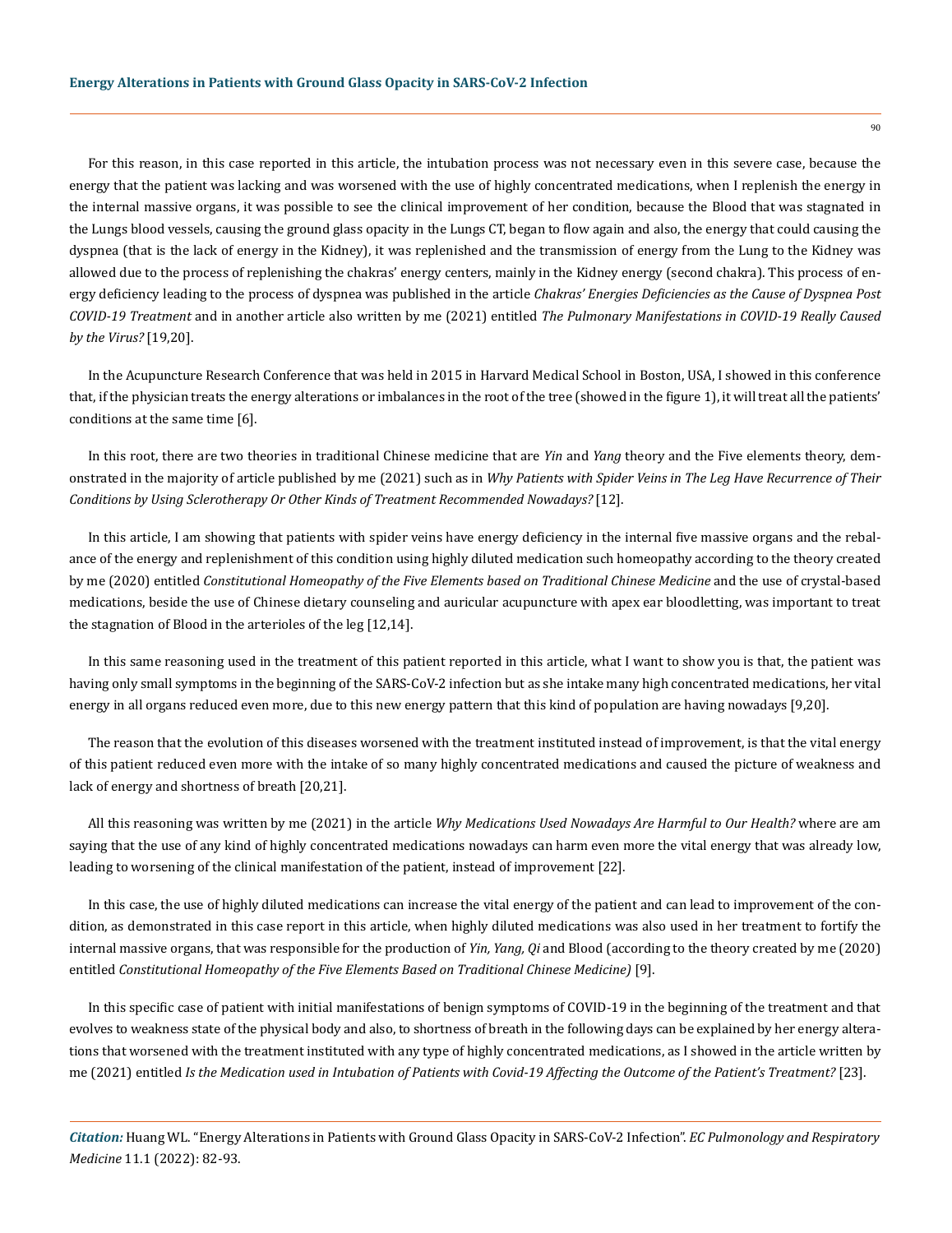In another article, that I wrote (2021) entitled *The Pulmonary Manifestations in COVID-19 Really Caused by the Virus?* I am demonstrating the patients with shortness of breath in COVID-19, can be caused by the lack of energy in the internal five massive organs or in the chakras' energy centers that is leading to the clinical manifestation of dyspnea due to the blockage of the energy transmission from the Lung to the Kidney, when the Kidney do not have energy to receive this energy from the Lung [19].

In another article also written by me (2020) entitled *Chakras' Energies Deficiencies as the Cause of Dyspnea Post COVID-19 Treatment,* I am demonstrating through two cases reports that dyspnea after acute phase of SARS-CoV-2 infections can be caused by the lack of energy in the chakras' energy centers due to the same reason of the lack of energy in the Kidney energy, causing a blockage of the energy transmission from the Lung to the Kidney [20].

In this article, I am demonstrating through this case report that the patient had ground glass opacity on CT, that was worsening with the treatment instituted with highly concentrated medications. Probably she could have lack of energy in the chakras' energy centers and using the reasoning based on the results of the chakras' energy centers measurement, I could know if this patient has or not energy deficiency in the five internal massive organs. As she was worsening her case, but not due to the virus but due to the reduced energy pattern that the use of so many kinds of highly concentrated medications that was prescribed to her, she evolves to a picture of Blood stagnation inside the Lungs blood vessels, leading to the image of ground glass opacity and was not caused by the virus itself but by the stagnation of Blood inside the Lungs vessels [12,13].

This reasoning using the study of energy alterations before the COVID-19 pandemic (2015-2020), prior to the SARS-CoV-2 infection and that can evolve to so many complications, all can be explained by the reduction in the vital energy of the patient caused by the type of medication used in this new type of population [24].

In the 12<sup>th</sup> Webinar on Healthcare - Health Economics and Policy that I participated on February 09, 2021, I presented a study entitled to *Know Which Medicine We Should Prescribe, We Need to Know What Type of Patient We Have Nowadays* [25].

So, when I used homeopathy medications to replenish the energy of the internal five massive organs, that was already very low in this patient, it was possible to give energy that was important to circulate again the Blood, improving the patient's energy in the root and is was not just treating the symptoms, as I am showing in the figure 3 [5].

To finalize this article, I would like to say that homeopathy and acupuncture used in the treatment of this specific patient are considered medical specialties by the Federal Medical Council in Brazil since 1980 and 1995 respectively. They are very important tools nowadays, to treat the majority of patients that has this new energy deficient pattern [5].

To understand all the alterations that could be happening in the patients with SARS-CoV-2 infection that have ground glass opacity in the CT of the Lungs, we need to understand the alterations that could be happening in the energy level that is causing the symptoms and alterations in the patients. So, we need to integrate the reasoning used by Western medicine and, by traditional Chinese medicine as you can see in the figure 4, to understand better what could be happening in these patients that are having ground glass opacity in patients with SARS-CoV-2 infections treatment [19].



*Figure 4: Yin and Yang metaphor of traditional Chinese medicine and Western medicine.*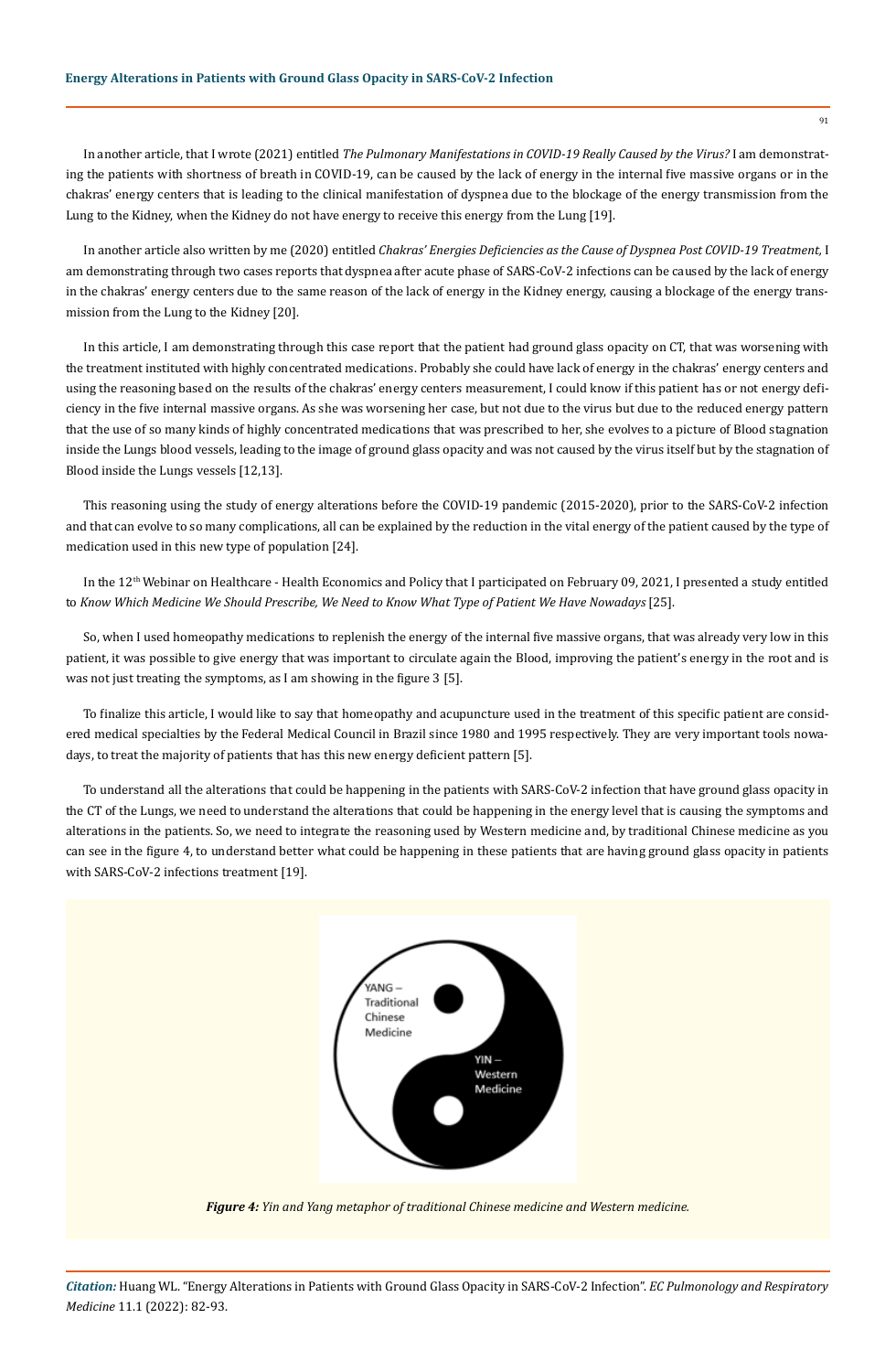#### **Conclusion**

The conclusion of this study is that patients with COVID-19 infections that have ground glass opacity can be caused by the stagnation of Blood inside the blood vessels of the Lungs and knowing this information is very important to treat adequately these patients and nor emphasizing in the use of antibiotics (that is considered highly concentrated medications and can worse the evolution of these patients in treatment of this infections, instead of improvement). The correlation of the studies showing that these patients have Blood thrombi instead of the virus itself, can alter the prescription of medications in all these patients. The use of highly diluted medications in all these patients can increase the vital energy of them and can reduce the formation of thrombi in the Lungs vessels, reducing the necessity of be admitted in the hospital and be intubated, as showed in this case reported in this article. More studies with more patients need to be done to have more knowledge about the pathophysiology involved in the infection by SARS-CoV-2. But what we need to understand is that the focus of the treatment is to treat the patient was a whole and not only the SARS-CoV-2 virus itself. In this case, we need to treat the "root" level and not just treating the "leaf" level.

### **Bibliography**

- 1. Shi H., *et al.* ["Radiological findings from 81 patients with COVID-19 pneumonia in Wuhan, China: a descriptive study"](https://www.thelancet.com/article/S1473-3099(20)30086-4/fulltext) *The Lancet* 20.4 [\(2020\): P425-434.](https://www.thelancet.com/article/S1473-3099(20)30086-4/fulltext)
- 2. [Boraschi P. "COVID-19 Pulmonary Involvement: Is Really an Interstitial Pneumonia?"](https://www.ncbi.nlm.nih.gov/pmc/articles/PMC7158787/) *Academic Radiology* 27.6 (2020): 900.
- 3. [Craik E. "The "Hippocratic" Corpus: Content and Context".](https://www.routledge.com/The-Hippocratic-Corpus-Content-and-Context/Craik/p/book/9781138021716) *Routledge* (2014): 344.
- 4. [Huang Wei Ling. "Why Do Patients Still Catch Hospital Infections Despite the Practice of Infection Prevention and Control Programs?"](https://www.researchgate.net/publication/324695574_Why_do_Patients_Still_Catch_Hospital_Infections_Despite_the_Practice_of_Infection_Prevention_and_Control_Programs)  *[Acta Scientific Microbiology](https://www.researchgate.net/publication/324695574_Why_do_Patients_Still_Catch_Hospital_Infections_Despite_the_Practice_of_Infection_Prevention_and_Control_Programs)* 1.4 (2018): 34-43.
- 5. [Huang Wei Ling. "Why Are Diabetic Patients Still Having Hyperglycemia Despite Diet Regulation, Antiglycemic Medication and Insu](https://www.omicsonline.org/proceedings/why-are-diabetic-patients-still-having-hyperglycemia-despite-diet-regulation-antiglycemic-medication-and-insulin-105440.html)lin?" *[Journal of Diabetes and Metabolic Disorders](https://www.omicsonline.org/proceedings/why-are-diabetic-patients-still-having-hyperglycemia-despite-diet-regulation-antiglycemic-medication-and-insulin-105440.html)* 4.2 (2019): 1-14.
- 6. [Huang Wei Ling. "The Importance of Correcting Energy Imbalances and Chakras Energy Deficiencies in the Treatment of Patients](https://www.semanticscholar.org/paper/The-Importance-of-Correcting-Energy-Imbalances-and-Ling/c7a6577fd9444e3b5551e25d8ab62865fbfc111a)  with Glaucoma". *[Journal of Clinical Research and Ophthalmology](https://www.semanticscholar.org/paper/The-Importance-of-Correcting-Energy-Imbalances-and-Ling/c7a6577fd9444e3b5551e25d8ab62865fbfc111a)* 2.2 (2019): 1-9.
- 7. [Huang Wei Ling. "Is It Possible to Treat Community-acquired and Nosocomial Infectious with the Same Method, Without the Use of](https://www.innovationinfo.org/journal-of-applied-microbiological-research/article/Is-it-Possible-to-Treat-Community-Acquired-and-Nosocomial-Infections-with-the-Same-Method-Without-the-Use-of-Antibiotics-)  Antibiotics?" *[Journal of Applied Microbiological Research](https://www.innovationinfo.org/journal-of-applied-microbiological-research/article/Is-it-Possible-to-Treat-Community-Acquired-and-Nosocomial-Infections-with-the-Same-Method-Without-the-Use-of-Antibiotics-)* 2.2 (2019): 1-13.
- 8. [Chase CR. "The Geometry of Emotions: Using Chakra Acupuncture and 5-Phase Theory to Describe Personality Archetypes for Clini](https://www.ncbi.nlm.nih.gov/pmc/articles/PMC6106753/)cal Use". *[Medical Acupuncture](https://www.ncbi.nlm.nih.gov/pmc/articles/PMC6106753/)* 30 (2018): 167-178.
- 9. [Huang Wei Ling. "Energy Alterations and Chakras' Energy Deficiencies and Propensity to SARS-CoV-2 Infection".](https://www.researchgate.net/publication/350500904_Energies_Alterations_and_Chakras%27_Energies_Deficiencies_and_Propensity_to_SARS-CoV-2_Infection) *Acta Scientific Microbiology* [4.4 \(2021\): 167-196.](https://www.researchgate.net/publication/350500904_Energies_Alterations_and_Chakras%27_Energies_Deficiencies_and_Propensity_to_SARS-CoV-2_Infection)
- 10. [Huang Wei Ling. "Why Patients with Knee Pain Still Have Symptoms Despite the Use of Anti-inflammatory Medications".](https://www.hilarispublisher.com/open-access/why-patients-with-knee-pain-still-have-symptoms-despite-the-use-of-antiinflammatory-medications.pdf) *International [Journal of Orthopaedics Research](https://www.hilarispublisher.com/open-access/why-patients-with-knee-pain-still-have-symptoms-despite-the-use-of-antiinflammatory-medications.pdf)* 2.2 (2020): 21-27.
- 11. [Huang WL. "Are We Vaccinating Immunocompetent or Immunocompromised People for COVID 19?"](https://www.heraldopenaccess.us/openaccess/are-we-vaccinating-immunocompetent-or-immunocompromised-people-for-covid-19) *Journal of Vaccines Research and Vaccination* [7 \(2021\): 018.](https://www.heraldopenaccess.us/openaccess/are-we-vaccinating-immunocompetent-or-immunocompromised-people-for-covid-19)
- 12. [Huang WL. "Why Patients with Spider Veins in The Leg Have Recurrence of Their Conditions By Using Sclerotherapy Or Other Kinds](https://www.walshmedicalmedia.com/abstract/why-patients-with-spider-veins-in-the-leg-have-recurrence-of-their-conditions-by-using-sclerotherapy-or-other-kinds-of-t-86691.html)  of Treatment Recommended Nowadays?" *[Journal of Vascular Medicine and Surgery](https://www.walshmedicalmedia.com/abstract/why-patients-with-spider-veins-in-the-leg-have-recurrence-of-their-conditions-by-using-sclerotherapy-or-other-kinds-of-t-86691.html)* 9 (2021): 426.